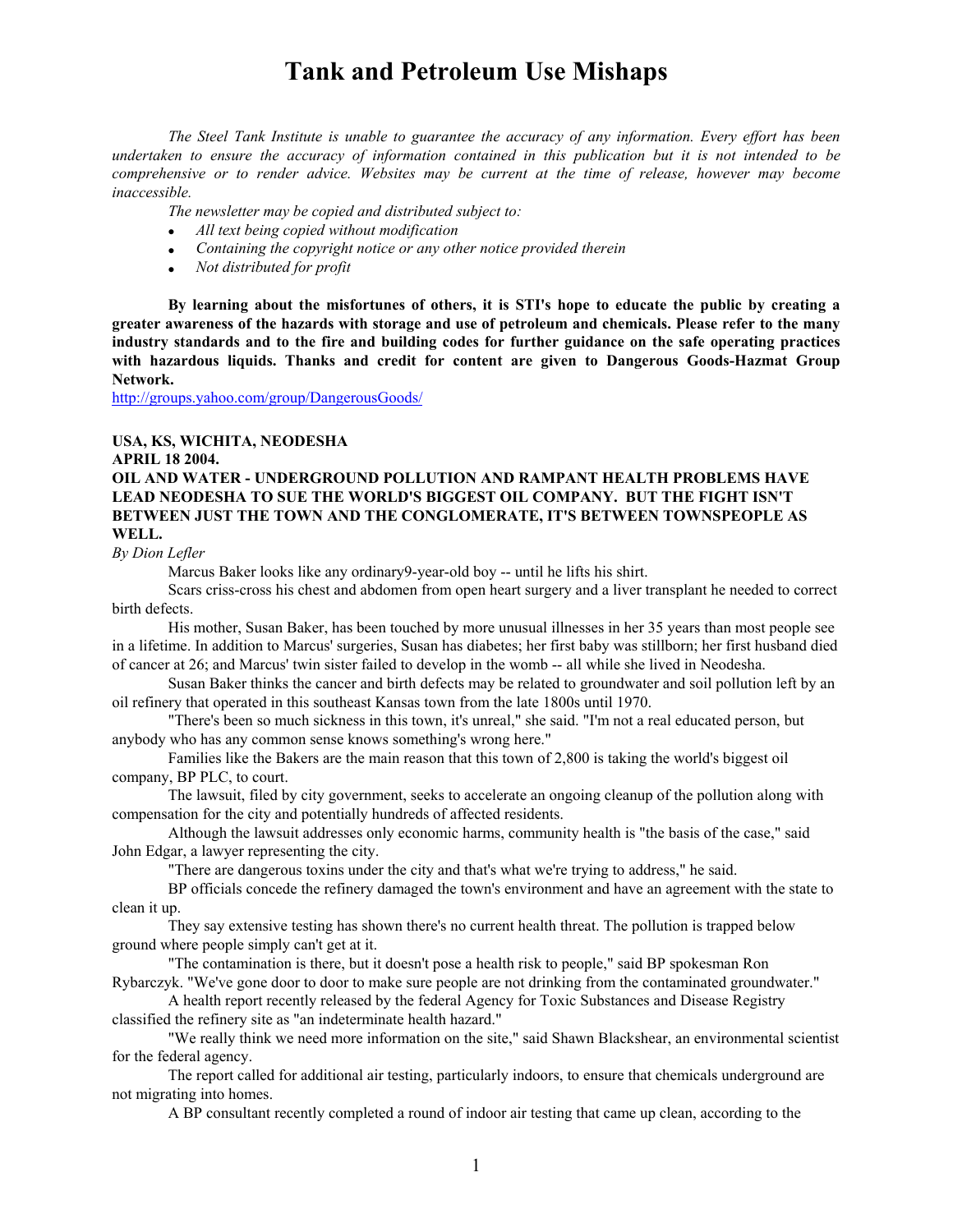company and the Kansas Department of Health and Environment, which supervised the testing.

Blackshear said his agency wants to study the conditions of the testing before making any judgments on it. **Plume of chemicals**

Neodesha is nestled on a fertile plain near the confluence of the Fall and Verdigris rivers, not far from the cabin that was the setting for Laura Ingalls Wilder's book "Little House on the Prairie."

On the surface, it looks like a lot of Kansas country towns: a bustling industrial park; a one-stoplight Main Street; fliers advertising the Coon Hunters Club trading days --"dogs, poultry, guns, flea market, etc."

The problem lies beneath the surface.

A chemical plume of benzene, toluene, ethylbenzene and xylene pollutes the groundwater under a large part of the community. All four chemicals, known collectively as BTEX, are hazardous to humans. Benzene is one of only a few substances classified by the government as a known human carcinogen.

The contamination was mostly caused by the now-defunct refinery, started in 1897 by John D. Rockefeller's Standard Oil Co. Hot spots of lead contamination have also been found, most of them remnants from an old smelter operation bought by the oil company and turned into a dumping ground for refinery waste.

Pam Chaffee, an environmental geologist and the project manager for KDHE, said the groundwater contamination plume has two distinct lobes -- one under the industrial park on the old refinery site and a second that extends east under homes in town.

Most of the BTEX in the residential area came from a lightning-caused fire in 1968 at the refinery tank farm, she said.

The part of the plume under the industrial park contains similar chemicals, but is believed to be the cumulative effect of many small spills over the years. "There's nothing we're aware of there that was catastrophic," Chaffee said.

North of the tank farm, where the waste pond was, waste was chemically treated and capped with clay to keep rainwater from carrying it into the ground. The cap, installed in the mid-1980s, sprung leaks and was extensively restored in 2000, Chaffee said.

In the southern part of the site, investigators are trying to track the source of petrochemicals that have shown up in an oil/water separator that was part of the refinery's waste system.

Stormwater funnels through the separator on its way to the Fall River. It's upstream from the inlet where the city draws its drinking water, but tests have shown no elevated levels of hazardous chemicals in the city water system, said Kurt Limesand, a unit chief with KDHE's Bureau of Environmental Remediation.

## **Hazard uncertain**

When the refinery closed in 1970, Amoco gave the site to the city, which developed the industrial park. A city softball field and a day-care center for children and mentally disabled adults were also built there.

The Agency for Toxic Substances and Disease Registry's health report said the agency "did not find soil contaminants at levels that would be dangerous to children playing in these areas."

However, it added, "The Neodesha refinery does have other areas that may be dangerous for children to play in... children must be limited to playing only in the areas designated for their use."

The agency has repeatedly recommended preventing public access to the waste-pond area and the former tank farm site. The tank farm site has a chain-link fence topped with barbed wire, but gates are open and there are several breaks in the fence. The waste-pond area is surrounded by a three-rail wooden fence.

KDHE says that's sufficient and that there is little health threat from occasional trespassing.

"That's an area where we disagree," said Blackshear of the federal agency.

BP, formerly known as British Petroleum, is the successor company to Standard Oil and Amoco Corp.,

which operated the refinery for 73 years. BP inherited the contamination problem when it acquired Amoco in 1998.

BP has drilled down into the tainted groundwater and runs a small treatment plant to pump it to the surface, clean it and discharge it into the Verdigris River.

Company spokesman Rybarczyk said BP has taken 1,785 barrels of contaminants out of the groundwater and removed some of the lead-contaminated soil.

BP also is experimenting with new technology to inject magnesium sulfate, better known by the common name Epsom salt, to foster growth of underground bacteria that consume BTEX.

An eight-inch-thick risk assessment, performed by a consultant hired by BP, concluded there is no threat to human beings "under current and reasonably foreseeable future exposure scenarios."

Bernard Goldstein, dean of the Graduate School of Public Health at the University of Pittsburgh and one of nation's leading experts on environmental toxins, agreed that tainted groundwater doesn't pose a threat if people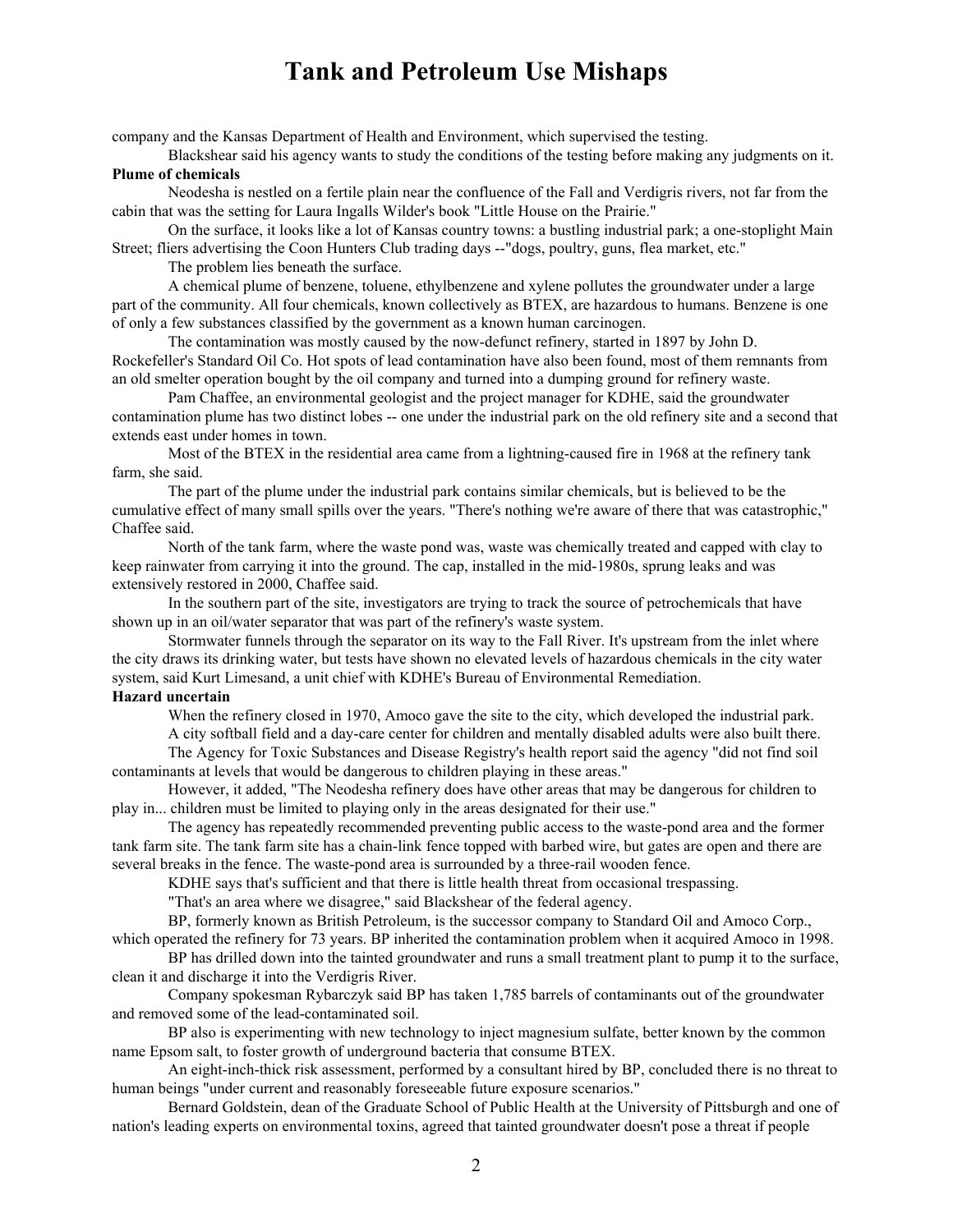aren't exposed to it.

The depth of the water table is the crucial factor, he said.

"If they have basements that get wet (from groundwater seepage) during the rainy season, you're basically going to get offgassing of BTEX into basements," he said.

On the other hand, he said, if the water table is too low, BTEX-consuming bacteria won't survive no matter how much Epsom salt BP injects into the groundwater.

Edgar said the city is hiring its own experts to review the environmental work done by BP's consultant.

"It's no surprise that (BP) is going to have a report that says everything's fine," he said.

### **'It's kind of spooky'**

With about 2,800 residents, Neodesha is too small for government scientists to determine whether disease rates are too high or not.

According to a government e-mail in December 2002, the University of Kansas Cancer Registry said Neodesha's rate of leukemia, the cancer most closely linked to benzene, worked out to about 17 cases per 100,000 residents. The same e-mail said the rate statewide was 11 cases per 100,000.

Rates for lung cancer also were higher, 81 per 100,000 for Neodesha compared with 59 per 100,000 for the state.

Prostate cancer, Hodgkin's Disease and non-Hodgkin's lymphoma were lower than state averages, the email said.

But those rates were not made public and were not used in the federal health consultation.

Because Neodesha is so small, the statistics could not be validly compared to other communities, Blackshear said.

In an effort to broaden the population base, the Cancer Registry provided regional averages that did not show elevated cancer rates.

However, those statistics are also questionable, because Neodesha makes up only about 1.5 percent of the population of the cancer surveillance region, which includes nine counties and 177,000 people.

"It doesn't really answer the question of whether (Neodesha) has a high rate," said Linda Cowan, a research professor of epidemiology and biostatistics with the University of Oklahoma Health Sciences Center.

Cowan said the cancer rates for Neodesha should be studied over a long period of time to get the best picture of what the health situation really is.

Over the past decade, Neodesha has consistently ranked No. 3 or 4 in five-year death-rate statistics published by KDHE.

A high death rate is usually an indicator of an aging population. But Neodesha has the lowest median age, 37.1, and the lowest percentage of senior citizens 65 and older, 20 percent, of any community in the top 10 for death rate, according to Wichita Eagle research using census data.

"That's disturbing," said City Manager Joe Kerby.

Blackshear said he was unaware of the death statistics. "It looks like that needs some further looking into," he said.

Some residents say the problem is evident whether it can be proven statistically or not.

The Lutkey family has the closest residential property to the tank farm where much of the pollution originated.

Four generations of the clan were represented at Debbie Rhodes' 47th birthday party last month. Each generation has had brushes with diseases.

Rhodes was diagnosed a year ago with multiple sclerosis. Her father died two years ago of lung cancer. Her grandmother has brain cancer. Her brother is being tested for headaches and dizziness and his daughter is being tested for MS.

Several neighbors also have battled cancer, Rhodes said.

"There's a lot of illness all in this block," she said. "It's kind of spooky."

Not far away, things are looking up at the home of Debbie Johnson. Her 9-year-old daughter Jessica's leukemia has gone into remission after 2 ½ years of chemotherapy.

Johnson said she doesn't know if contamination had anything to do with her daughter's illness, but she feels strongly that BP has a responsibility to Neodesha.

"I don't understand all of it," she said. "It just seems like if they made the mess, they ought to have to clean it up."

Across town, 3-year-old Bayden Ellis is watching Barney the dinosaur. He's also in remission from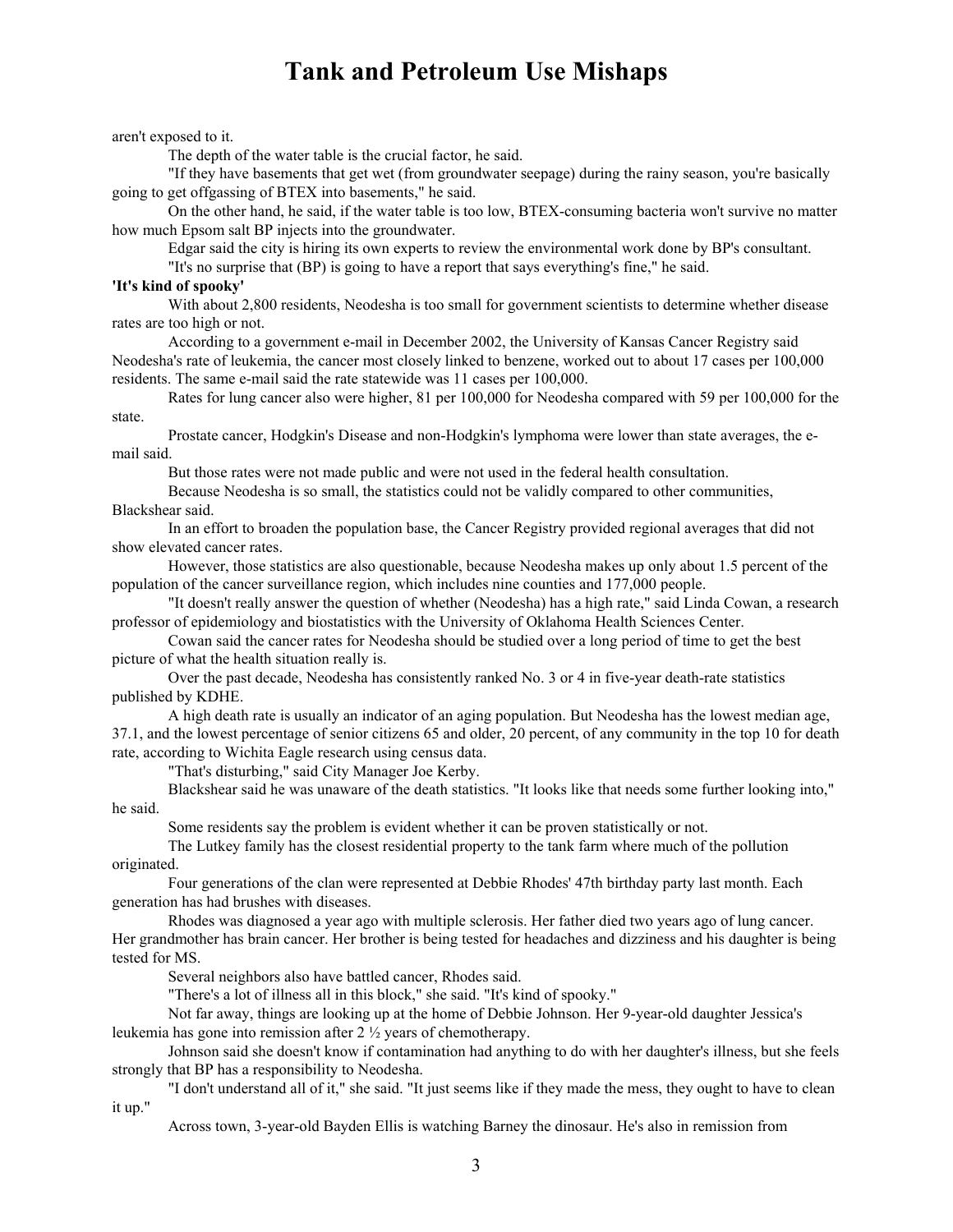leukemia. Not long ago, he was so sick that even giving him a bath would raise bruises.

When she was pregnant, Bayden's mother, Trisha, worked for New Beginnings, the day-care center on the refinery site.

"If I knew that was part of the site, I would never have worked there and I sure wouldn't have had my kids there," she said.

Bayden's too young to understand it all, but he does know one thing: "I'm gonna have another birthday." Not everyone who has gotten sick blames the refinery. Ruby Reynolds, 59, said both she and her husband

have had cancer, but "that doesn't mean it had anything to do with BP or Standard Oil -- cancer's everywhere."

Goldstein, the national expert on toxins, said some of the diseases that worry Neodesha residents can be caused by BTEX and some can't.

He said benzene is absolutely known to cause leukemia. It has been linked in some studies to birth defects, although the evidence is not as strong. There is no known link between the components of BTEX and multiple sclerosis.

And even if benzene is at fault, that doesn't necessarily mean it came from the refinery site. People are exposed to benzene daily from such sources as cigarette smoke and auto exhaust, he said.

### **A community divided**

Taking on big oil represents a historic policy shift for Neodesha.

The first producing oil well west of the Mississippi -- predating "Texas tea" or "Oklahoma crude" -- was drilled here in 1892. The town's museum is devoted to the oil industry and a full-scale replica of that first well, Norman No. 1.

Generations of city officials have stood shoulder-to-shoulder with Standard, Amoco and BP, denying problems and celebrating the companies' contributions to the community.

Mayor J.D. Cox said he's under lawyer's orders not to discuss details of the lawsuit, but wishes he could.

"Fairness is a two-way street and there are responsibilities here that need to be owned up to," he said. The Wilson County Commission voted unanimously not to join the city's suit.

Commissioner DeWayne Prosser, who served on a committee that negotiated with BP, said Neodesha decided to sue only after trying unsuccessfully to squeeze BP to pay for public improvements that aren't related to the contamination.

There is some evidence for that. In 2002, a city letter requested that BP pay for \$620,000 in sewer improvements after the company sought permission to discharge treated water through the sewer.

"BP's acceptance of these cost factors would allow us to have a mutually advantageous agreement," the letter said. "We would be better positioned to be able to take such an agreement to our citizens as justification for our allowance of your request."

BP declined to pay and was denied permission to use the sewer.

Reynolds, the wife of the city fire chief, said she thinks Neodesha's budget problems prompted the lawsuit. "They're broke and BP's a big company."

There is no doubt that the lawsuit has been divisive

"There's a lot of emotion involved in this," said Lucille Campbell, a retired schoolteacher with a wheelchair and an attitude who heads up a citizens group called NEAT -- Neodesha Environmental Awareness Team. She is a prolific writer of letters to the editor and has kept the issue in front of the public for several years.

Her stand has cost her friends and even her church, which is pastored by Prosser.

"Standard Oil was like God when I was growing up," she said. "People down here are still loyal to Standard Oil."

One of the most loyal is 89-year-old Al Goering, a former member of the City Commission who also served on the county hazardous waste board.

"I've got a little different angle to this than that stupid woman who's trying to cause trouble," said Goering. "They (BP) have already cleaned it up as far as I'm concerned."

Goering calls the city's lawsuit ridiculous.

"Suppose they win the lawsuit -- which I don't think they've got a... chance in hell of doing -- what will they win?"

Edgar replied that what the city government wants is justice. "We want to bring the city back to what it should be, without the contamination."

http://www.kansas.com/mld/eagle/8457994.htm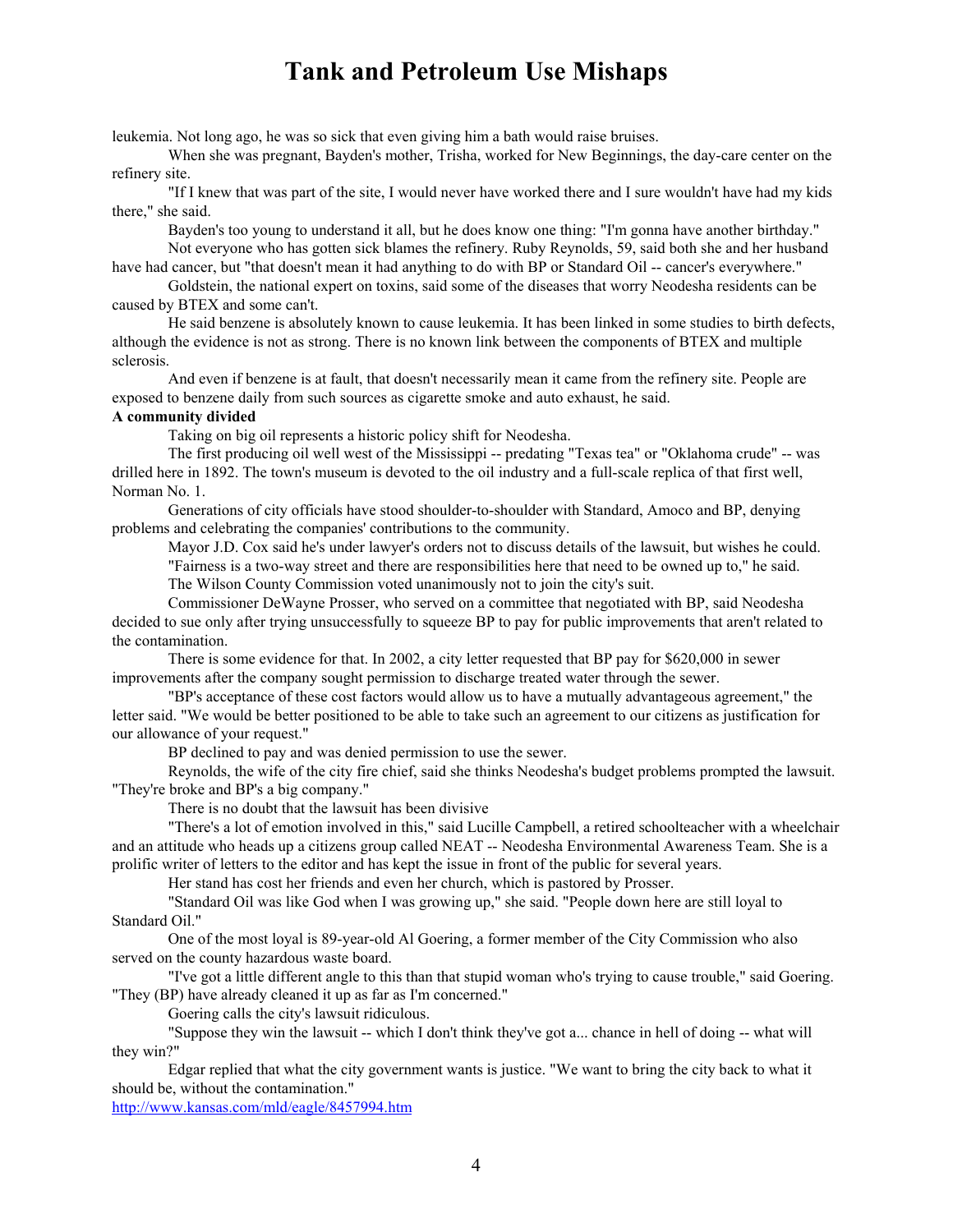## **USA, MA, WOBURN APRIL 28 2004. GASOLINE FLOWS INTO HORN POND AFTER SPILL - OFFICIALS: WELLS AROUND TO STAY SHUT DOWN UNTIL THIS WEEKEND**

*By Michael Marotta*

### **Officials: Wells around to stay shut down until this weekend**

Water wells around Woburn will be shut down through the weekend as city officials continue to assess the damage from Monday morning's gas spill at the Prime Energy gas station near Horn Pond.

Just less than 200 gallons of gasoline spilled from a company truck filling the underground tank at the Pleasant Street gas station around 10 a.m., which is located on a groundwater protection zone, when the driver failed to notice the hose from the tank to the truck disconnected.

"Someone was driving by and he saw the gas shooting up into the street," said Health Agent Jack Fralick.

The gasoline, with the help of rainwater that was building up in the streets, flowed down into the storm drains and catch basins, through the brook that runs between Woburn Parkway and Water Street and into Horn Pond.

Fralick said Well I was immediately shut down and the other wells soon followed "as a precautionary measure."

Pleasant Street was shut down from Water Street to Warren Avenue as DPW crews and the Health and Fire Departments spread sand along Ellis Street, where much of the gas fell into the basins. "Diapers," which absorb gasoline but let water pass through it, were also used on the streets and booms were spread down the brook and on Horn Pond. City officials as well as North East Massachusetts Law Enforcement Council and the state Department of Environmental Protection also arrived at the scene and helped with the station cleanup and took to Horn Pond by boat to cast booms that corralled the spilled gasoline.

Clean Harbors and Atlantic Power Wash, both based in Woburn, also helped with the cleanup.

Fire Chief Paul Tortolano said because of the responsiveness of the cleanup crews and city officials, there was not and will not be a health risk to Woburn residents.

"It's not going to affect the water at all," Tortolano said. "It looks like it's a lot, especially when it's raining because the gas floats, but I wouldn't think (it'll affect the water) because of the quick response and cleanup... So far everything has turned out very good."

By the end of the day Monday, all the manholes and the brook were flushed out, according to Police Chief Philip Mahoney. All the remaining gas was pushed down the brook and into the pond where it was quarantined.

"Everything should work out fine," Mahoney said. "It's wasn't a huge spill, it was under 200 gallons... Although it depends on who you ask, the owners of the gas station would say it was only 50 gallons."

Mahoney said testing will continue through the week, and residents should not experience a disruption in the water's flow or quality as Horn Pond also serves as an aquafier for the city's wells. During testing, water will be supplied by the MWRA.

"Because of everything we went through (in the past), we have a top notch water infiltration system," he said.

The Prime Energy gas station has been a fixture on Pleasant Street for decades, and therefore has been grandfathered into the area despite its location on a groundwater protection zone. According to Walt Kearney of Woburn Zoning, the station predates all the cities zoning laws and under current zoning laws, the station would not be allowed to operate in that area.

"That place has been there for 60, 70 years, and we've never had a spill before," Mahoney said. http://www.townonline.com/woburn/news/local\_regional/wob\_newwogasspill04282004.htm

## **USA, IA, KEOKUK APRIL 28 2004. CHEMICAL SPILL DOESN'T REACH RIVER**

#### *By Matthew LeBlanc*

Standing at the mouth of an underground pipe that had run red with chemicals from a spill just three days ago, state Department of Natural Resources environmental specialist Terry Jones described two area industries' efforts to contain the spill in just one word.

"Outstanding," he said Tuesday, his thigh–high rubber boots planted firmly on the bank of Soap Creek behind Griffin Wheel Co.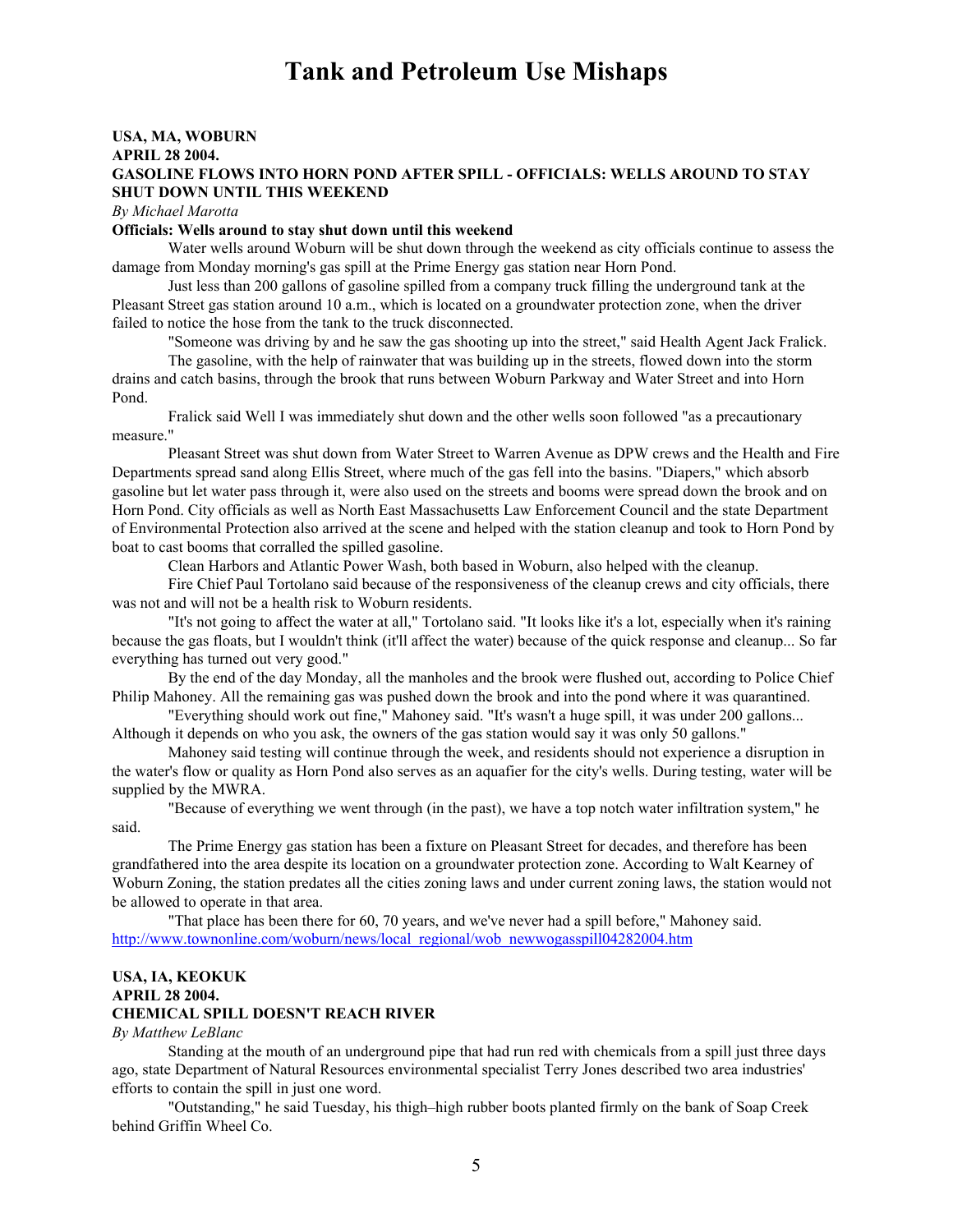Contractors hired by Griffin Wheel and Keokuk Steel Castings Co. worked Friday, Saturday and Sunday to contain about 280 gallons of a petroleum–based chemical that flowed into the creek some time earlier in the week from the foundry plant.

The chemical is believed to have leaked from a plastic container earlier in the week, and was washed into the creek by heavy rains. The spill spread over about 400 yards on Griffin Wheel property.

Jones, with fellow DNR environmental specialist Kurt Levetzow and Griffin Wheel Works Manager Mike St. Clair, toured the spill site Tuesday morning. What they found was clear water running through a narrow 2–foot channel toward a now–destroyed dam built over the weekend to contain the contaminated water.

"It was pure red," Jones said of the water's vermilion hue on Friday and Saturday. "(It's) the difference between night and day. We're lucky it wasn't a bigger body of water."

Investigators found dead snapping turtles, crayfish and worms Friday over several hundred yards of the creek, beginning at its headwaters near Keokuk Steel Castings, 3972 Main St. Officials found live worms and crayfish on Tuesday's tour, a sign Jones says is an indicator the spill was contained and adequately cleaned.

Iowa DNR spokesman Kevin Baskins said Saturday the chemical did not reach the Mississippi River and was not a threat to city drinking water, though a DNR–imposed fine on Keokuk Steel Castings is still possible. Officials hope to have soil samples detailing the extent of the contamination returned by Thursday or Friday.

A crew of about 11 worked from early morning to dusk Friday and Saturday, digging dirt from the creek bed and putting the contaminated soil into barrels and bags. A pump truck took water from the creek away from the spill site. Workers monitored the cleanup Sunday.

"We were able to isolate (contaminated) areas of the creek," St. Clair said. "Our guys took shovels and took up about an inch of dirt and cleaned all the dirt out."

The chemical had mixed with the water after rains over the weekend washed it into the creek. Absorbent booms remained at points on the serpentine creek Tuesday to catch existing contamination, but most seemed to be clean.

"Hopefully, it won't take long for the life to come back," Jones said.

Roger Courtney, vice president and general manager at Keokuk Steel Castings, estimated that "less than 100 gallons" of the chemical reached the creek. He said the source of the leak has been fixed.

Neither Courtney nor St. Clair could provide a cost estimate for the cleanup.

http://www.thehawkeye.com/daily/stories/ln16\_0428.html

### **USA, GA, SAVANNAH APRIL 28 2004. GAS SPILL AT EAST SIDE PARKER'S**

## A person who drove away from a gas pump with the nozzle still in the vehicle caused a big mess overnight. About midnight, the clerk from the Parker's gas station on East Victory Drive called Savannah firefighters to report gas was spilling out of a pump.

The clerk was told to close the emergency cutoff valve, and when firefighters arrived, they found about nine gallons of fuel on the ground. Police and firefighters closed off the gas station, then haz-mat crews went to work cleaning up the spilled gas.

The station had to remain closed for about an hour during the cleanup. They're still looking for the driver who caused the mess.

http://www.wtoctv.com/Global/story.asp?S=1821842&nav=0qq6Mev2

# **USA, MA, EAST BRIDGEWATER APRIL 28 2004.**

### **E.B. GAS STATION REOPENS AFTER CLEAN-UP OF SPILL**

#### *By Jean Porrazzo*

The AL Prime Energy gas station in the center of town has reopened after being closed by the fire chief because of a gasoline spill.

Police received a call from a passing motorist at 2:25 a.m. Sunday reporting a possible gasoline spill at the AL Prime station at 49 Central St.

Police alerted the Fire Department, which responded to the scene and found that a spill had occurred while a tanker truck was filling an underground tank at the station.

"We began to lay lines down in case it found an ignition source before we could get the spill contained,"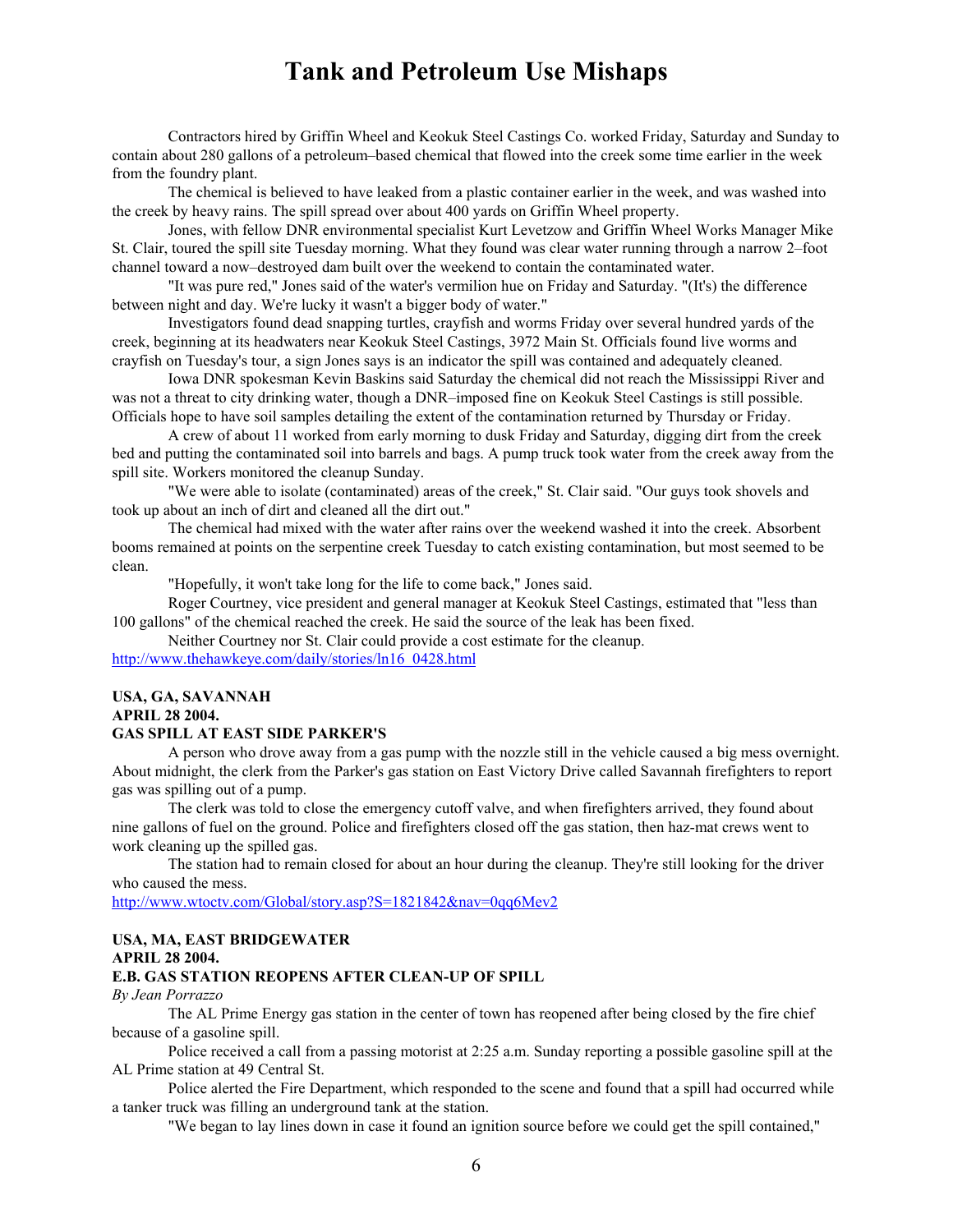Fire Chief Ryon T. Pratt said.

Pratt called in the Highway Department to bring sand to the site to be used as a barrier to contain the spill and to absorb the gasoline.

An estimated 20 to 30 gallons of gasoline was spilled, he said.

AL Prime Energy and the state Department of Environmental Protection were notified about the spill, Pratt

"Everyone was notified and responded," Pratt said. "In addition, I revoked their permit to operate." The gas station requires a permit to store flammables, he said.

Pratt said there had been a number of concerns with the company over the years, but said he could not elaborate.

said.

The gas station was not allowed to reopen until the cause of the spill had been determined.

Pratt and Deputy Chief Robert Fairburn conducted the investigation and determined the spill was caused by human error, Pratt said.

DEP issued a notice of responsibility to the company outlining the steps required by DEP to clean up the site, he said.

The gas station reopened for business at about 3 p.m. Monday.

Just hours before the East Bridgewater station reopened, hundreds of gallons of fuel leaked from a tanker truck making a delivery at an AL Prime gas station on Pleasant Street in Woburn.

The spill happened at 10:30 a.m. and according to news reports, officials and residents were concerned because the gas flowed into catch basins and some of it flowed into a nearby pond. The wells that supply 75 percent of Woburn's water are located next to the pond.

http://enterprise.southofboston.com/articles/2004/04/28/news/news/news08.txt

### **USA, SMITHTOWN, LONG ISAND APRIL 287 2004.**

## **SEEKING ANSWERS ON GAS LEAK**

*By Theresa Vargas*

They say it has seeped into their lives the last six years -- gasoline escaping from a cracked underground tank into their yards, water wells and eventually swimming pools.

A group of Smithtown residents now say they want answers from ExxonMobil, which the Department of Environmental Conservation lists as having had a gasoline leak in their neighborhood near Route 347 in 1998, and another last month.

"I just want them to tell the truth," resident Maureen Sartain said. "I don't know if we're living in a house full of fumes, I don't know."

Today, residents will meet with DEC officials and ExxonMobil representatives at 7 p.m. at the Branch Brook Elementary School on Ridgeley Road.

ExxonMobil and DEC officials did not return calls for comment Tuesday.

Sartain, whose 14-year-old son, Timothy, suffers from seizures and other illnesses, believes like other parents that the spill may be responsible for their children's learning disabilities and health problems.

Residents Sharon McKean, a mother of three who said at least one of her children has ailments, said she only found out in December about the spill. She first saw construction crews from ExxonMobil digging on her street in August, and then was part of a group that gathered more information from the state.

"I couldn't believe this was going on for so long and I was unaware of it," she said. "People were swimming in it, and watering their lawns, washing their cars, people were planting gardens with it."

"Now I'm worried what's my future for my children," she added, "what's going to show up 15 years from now? It's scary, very scary."

The DEC's Spills Incidents Database reports a spill of an unknown amount of gasoline at the Exxon gas station on Route 374 in September 1998 and another on March 23 at the Mobil gas station across the street. Both list groundwater as being affected. The DEC database shows nothing to indicate any health repercussions from the spills.

"How can they be cleaning it up when they're still spilling?" resident Dawn Madigan asked.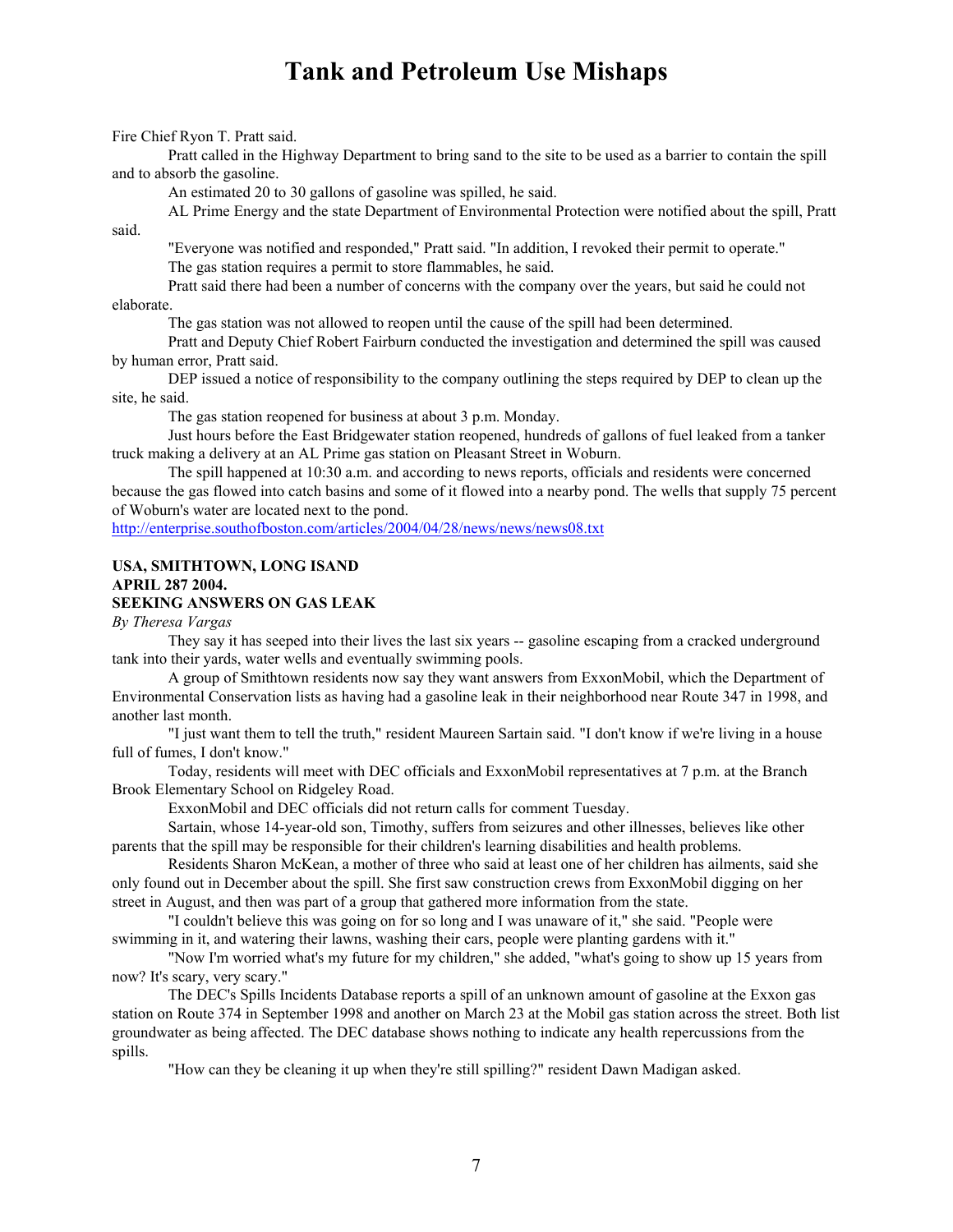She and other residents have hired a lawyer, and said they plan to sue.

"I don't care about the money," Madigan said. "Somebody should be able to come in and tell me it's OK to raise my kids here."

http://www.newsday.com/news/local/longisland/ny-lileak0428,0,3619596.story?coll=ny-linews-headlines

# **USA CT, MIDDLETOWN**

# **APRIL 28 2004.**

# **MERIDEN MAN BURNED USING TORCH ON 55-GALLON DRUM**

*By Amy l. Zitka*

A Meriden man remains hospitalized with serious burns he suffered Tuesday morning while working at a local manufacturer, and the incident is under investigation.

At approximately 9:59 a.m., South Fire District received a call about a fire and explosion at Jackson Corrugated Container at 225 River Road, South Fire District Chief Wayne Bartolotta said. While firefighters and emergency medical personnel were on their way to the corrugated shipping container manufacturer, they were advised that an outside operation was occurring where an acetylene torch was being used on 55-gallon drums and one exploded, he said.

John Arwood was cutting the tops off the drums for disposal, Bartolotta said. One drum that he was working on exploded resulting in Arwood catching fire, the chief said.

Arwood, 39, of 272 Broad St., suffered second- and third-degree burns to his legs, torso, hands and face, Bartolotta said. Arwood was flown by LifeStar helicopter to Bridgeport Hospital, he added.

Arwood was listed in fair condition Tuesday night in the hospital's burn center, Bridgeport Hospital spokesman John Cappiello said.

During the incident, the drum became a projectile, went 160 feet in the air and landed on the roof of Meadow Meat Co. Inc. at 17 Eastern Drive, Bartolotta said. No other injuries or fire was reported, the chief said.

The contents of the barrel are under investigation, but it has been preliminarily determined that it was an ink product, Bartolotta said.

The incident is under investigation by the South Fire District fire marshal, the Middletown Police and the Occupational Safety and Health Administration, Bartolotta said.

http://www.middletownpress.com/site/news.cfm?newsid=11398666&BRD=1645&PAG=461&dept\_id=10856&rfi= 6

# **USA, NY, SAUGERTIES**

# **APRIL 28 2004.**

## **SPILLED OIL FUELS ANGER NEAR SCHOOL**

*By Norma Jean Howland*

An oil spill that surfaced last week at the Woodstock Day School has neighbors contemplating lawsuits against the private school.

Marcie Ogg, who moved to New Mexico two weeks ago, was contacted last week by the state Department of Environmental Conservation about the spill, which she said had spread onto her property adjacent to the school.

"It's a significant spill, between 800 and 1,000 gallons," Ogg said. "It leaked into an old gravel pit with wildlife. I don't know if it is in the water table."

Ogg said construction workers may have nicked an oil line while digging for the installation of a septic tank at the site of a new high school building.

"(School officials) are trying to bend over backwards to rectify the situation so I won't take legal action," said Ogg, who has contacted a lawyer. But she said the spill is just one in a series of problems she has encountered since construction started last summer.

"As soon as I knew (about the construction) I wanted out," Ogg said. "It was noise night and day. The school has been completely intrusive, with no regard for us. I had a beautiful back yard, looking out on meadows, and now I see a shiny metal roof."

Wendy Rosenbach, a spokeswoman for the Department of Environmental Conservation, said the spill was reported April 18 and temporary containment measures were taken.

Rosenbach said an investigation determined that an underground line for an underground fuel tank had leaked an estimated several hundred gallons of oil due to damage during construction last summer.

Ogg said she is trying to sell her property but has been advised to take it off the market due to the spill.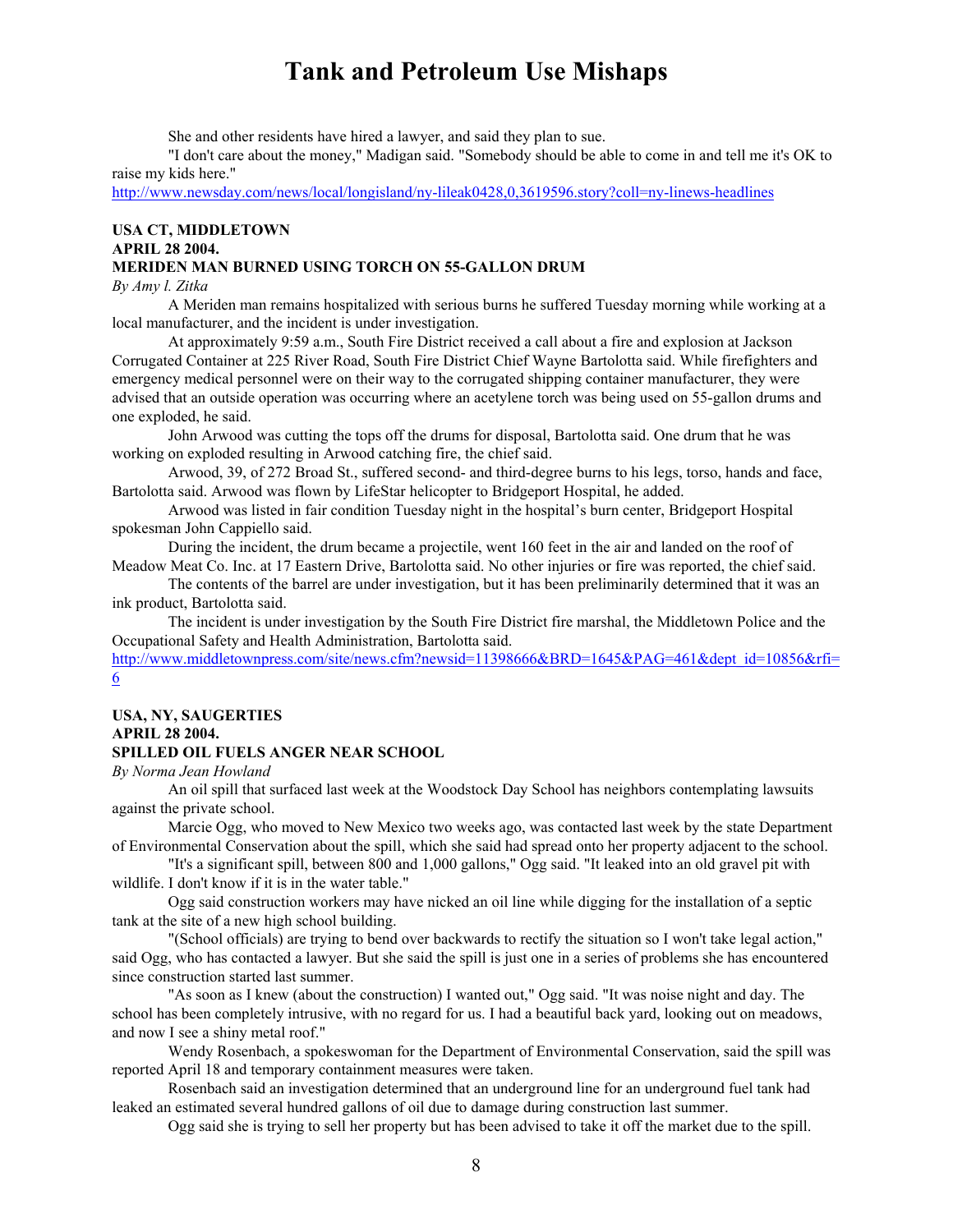"It's been a nightmare. All I want is to sell the house and live in peace," she said.

Chris Hale, whose property was also affected by the spill, said she has been advised by her lawyer to wait and see how the clean up goes before proceeding. Hale said the spill spread to a corner of her property and there was a distinct odor of oil in her back yard.

"Let's just say the Woodstock Day School has been less than ideal as neighbors," said Hale. "The expansion has made the last year troublesome."

Hale said the school wasn't forthright with neighbors about its expansion plans.

Ogg alleged that the school failed to get proper permits before proceeding with the construction, but Saugerties Planning Board Chairman William Creen said the school twice received town approval for the project.

Creen said the school, which is on Glasco Turnpike in Saugerties, was required to go before the Planning Board a second time due to changes in its original plan.

"We found out that they had changed the location and they had to go through the process a second time," he said.

Creen said public hearings were held, with the Planning Board acting as mediators between neighbors and the school.

At the time, several conditions, including fencing and planting, had been placed on the school, but it was not expected the items would be undertaken until spring. Creen said the building inspector planned to visit the school this week to check on its progress.

Andrea Moss, president of the board at Woodstock Day School, said the Department of Environmental Conservation "is basically taking care of (the spill) and there will be very little environmental impact.

"The DEC got it all contained," she said. "The bottom line is the DEC is on the scene with a cleanup. There is every expectation there will be no impact and all is being taken care of.

"The DEC explained that the wells are incredibly well encased and there is very little possibility of impact on the wells," said Moss.

Rosenbach said the Ulster County Health Department is sampling wells on the school property and some adjacent properties.

Moss said no one is using the school water while the tests are under way.

Rosenbach said the school is cooperating with the state agency and that the cleanup is expected to take about two weeks. There will be some long-term monitoring as a precautionary measure, she said.

"It sounds like all is progressing well," Rosenbach said.

http://www.zwire.com/site/news.cfm?BRD=1769&dept\_id=74958&newsid=11397688&PAG=461&rfi=9

## **USA, SAN FRANCISCO**

**APRIL 30 2004.**

#### **LEAK NEAR SAN FRANCISCO CONTAINED**

A diesel oil pipeline spill that polluted hundreds of acres of wetlands near the San Francisco Bay, which occurred on Tuesday but was not made public until Thursday, has been contained, officials said.

A pipeline belonging to energy company Kinder Morgan Energy Partners leaked diesel oil on Tuesday night, affecting between 300 and 600 acres of marshland near Suisun Bay north of San Francisco, Coast Guard spokesman Glynn Smith said.

Officials said they did not know how much fuel had leaked and it was not clear why news of the spill did not become publicly known until Thursday. The Coast Guard arrived at the scene at about 4 p.m. on Wednesday, nearly a full day after the spill, Smith said.

"The original spill began approximately 7 p.m. PDT (10 p.m. EDT) on Tuesday and the computerized system that monitors the line that Kinder Morgan has detected a problem in the pipeline," Smith said. "The valves on either side of the breach were closed and Kinder Morgan sent out a crew."

Kinder Morgan Partners, controlled by Houston-based pipeline operator Kinder Morgan Inc., is the nation's largest pipeline master limited partnership.

Smith said that hot sun had helped evaporate much of the leaked diesel fuel since the spill.

"Yesterday, you could see a sheen on the water," the Coast Guard official said. "The folks coming back from the scene today are all telling me that you can't see anything, it's a hot day, a sunny day, and diesel is evaporating."

Kinder Morgan spokesman Jerry Engelhardt said the 14-inch diameter pipeline, which is buried under Suisun Bay adjacent to the San Francisco-Sacramento railroad line, was shut down after the problem was detected.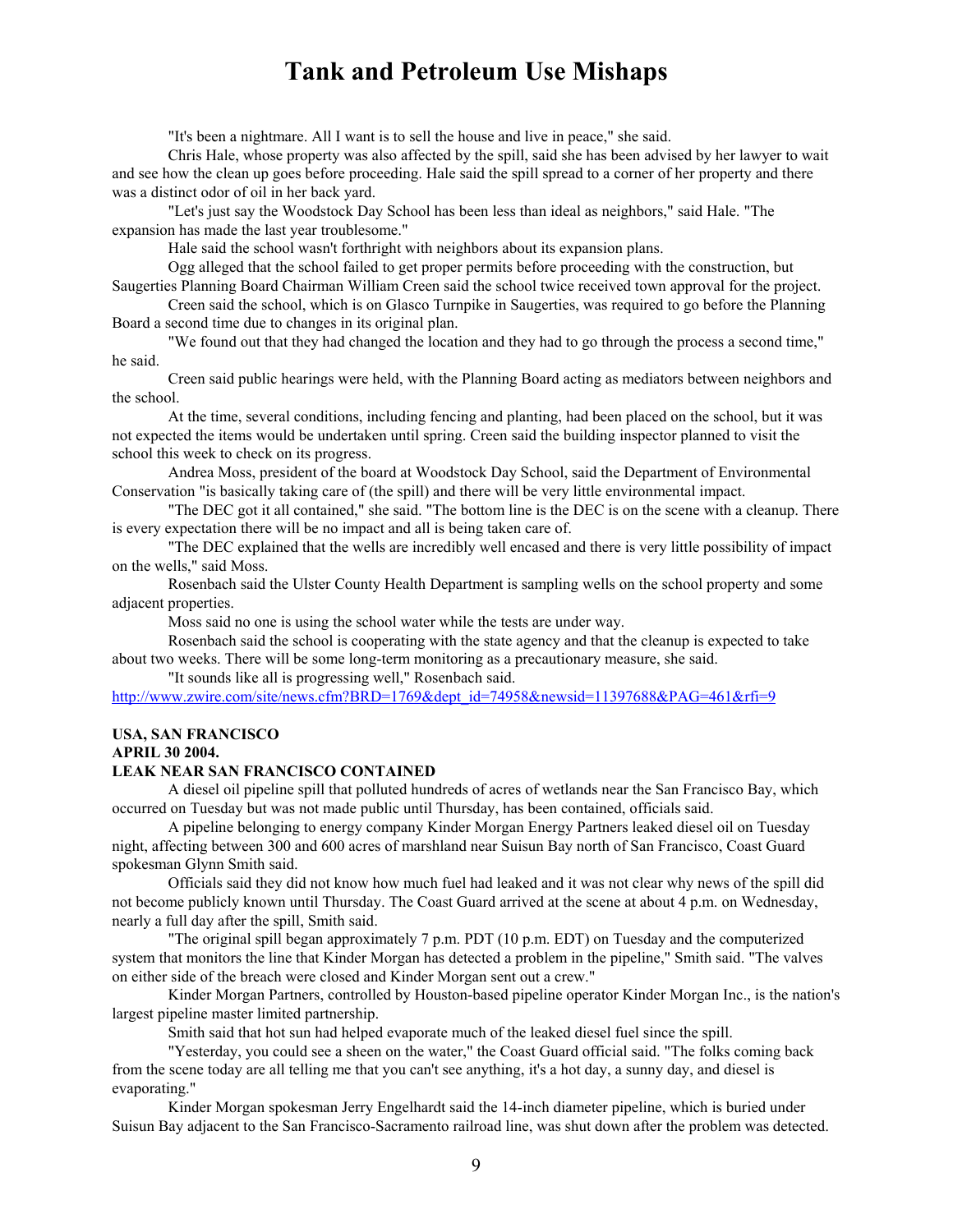Another spokesman Larry Pierce said the source of the leak in the welded steel pipe was discovered on Wednesday between 1:30 and 2 p.m. in a marsh area.

"We are confident that we have contained the release; it is an area that has been boomed off," Pierce said. "At this time there is no indication whatsoever that any product has been released to either San Francisco Bay or the Suisun slough."

The pipeline carries diesel and jet fuels and gasoline from refineries in the San Francisco Bay Area to Sacramento and points east and north.

Experts said it would be unusual for news of an oil leak to be kept two days from the public, especially in an environmentally sensitive area.

"That's a violation of what I understand the protocol for handling oil spills is supposed to be," said Mary Nichols, director of the Institute of the Environment at the University of California at Los Angeles. "Normally there are announcements made right away."

Kinder Morgan spokesman Pierce could not explain the delay in informing the public.

Speaking about diesel fuel, Nichols, a former secretary of the California Resources Agency added: "That's the most toxic petroleum product that could be spilled, especially in a sensitive habitat like Suisun marsh."

Suisun Bay, fed by the San Joaquin and Sacramento river delta, is home to one of the nation's largest inland estuarine wetlands, providing important habitat to water fowl, said Craig Noble, a spokesman for the environmental group the Natural Resources Defense Council.

Ronald Tjeerdema, a biologist at University of California at Davis, said diesel can kill fish and other marine life invertebrates by shutting down their nervous systems if the concentration high enough.

"Diesel is more water soluble than crude, but it also tends to evaporate quickly, especially when it is warm and windy like it is today," he said.

(Additional reporting by Leonard Anderson in San Francisco; Steve Gorman in Los Angeles; and Timothy Gardner in New York)

http://www.planetark.com/dailynewsstory.cfm/newsid/24949/story.htm

### **USA, SAN FRANCISCO**

# **APRIL 30 2004.**

# **COMPANY COULD BE PENALIZED AFTER CALIFORNIA FUEL LEAK**

An energy company could face a fine or criminal penalty after failing to promptly report a diesel oil pipeline spill that polluted hundreds of acres of wetlands near the San Francisco Bay, an official said on Thursday.

The pipeline belonging to energy company Kinder Morgan Energy Partners leaked diesel oil on Tuesday night, affecting between 300 and 600 acres of marshland near Suisun Bay north of San Francisco, Coast Guard spokesman Glynn Smith said.

The assistant deputy administrator of California's Office of Spill Prevention & Response said officials learned of the spill, which has been contained, only a day later. The accident was made public around midday on Thursday.

"It certainly looks like they knew something was wrong 18 hours before they notified the authorities, and if something like that happens we expect a little more prompt notification than that," Bud Leland told Reuters.

He added Kinder Morgan could face a penalty of \$10,000 per day of delay in notification and possible criminal sanction.

Kinder Morgan spokesman Larry Pierce could not explain the delay in informing the public, but said authorities had been properly notified.

The Coast Guard arrived at the scene at about 4 p.m. on Wednesday, nearly a full day after the spill, Smith said.

"The original spill began at approximately 7 p.m. PDT (10 p.m. EDT) on Tuesday and the computerized system that monitors the line that Kinder Morgan has detected a problem in the pipeline," Smith said. "The valves on either side of the breach were closed and Kinder Morgan sent out a crew."

Kinder Morgan Partners, controlled by Houston-based pipeline operator Kinder Morgan Inc., is the nation's largest pipeline master limited partnership.

The firm estimated that 63,000 gallons of diesel had spilled into the marsh, five miles south of Fairfield, California. It said the pipeline was expected to be back in service on Saturday.

### EVAPORATING DISASTER

Smith of the Coast Guard said that hot sun had helped evaporate much of the leaked diesel fuel since the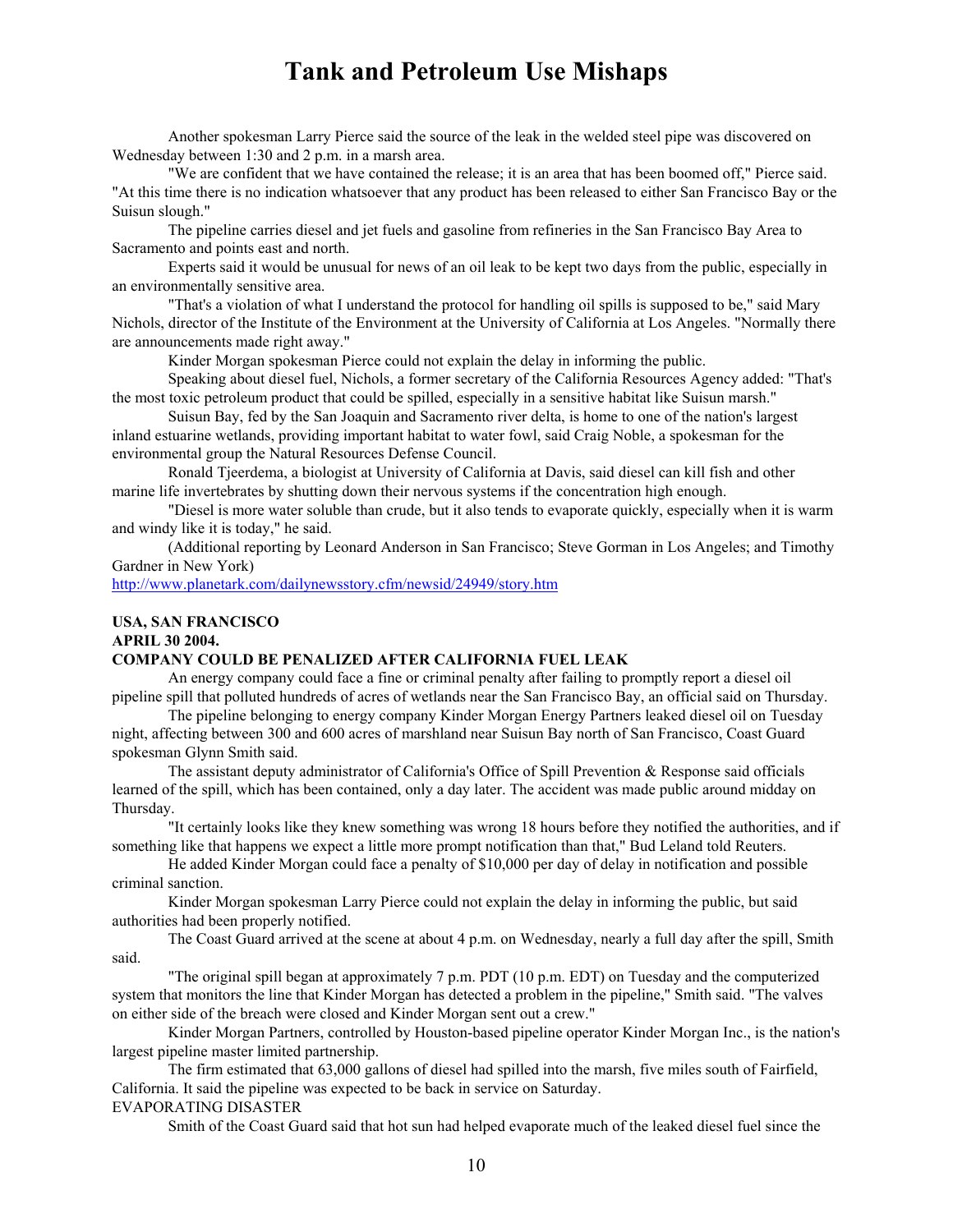spill.

"Yesterday, you could see a sheen on the water," he said. "The folks coming back from the scene today are all telling me that you can't see anything, it's a hot day, a sunny day, and diesel is evaporating."

Kinder Morgan said the 14-inch (35.5 cm) diameter pipeline, which is buried under Suisun Bay adjacent to the San Francisco-Sacramento railroad line, was shut down after the problem was detected. Spokesman Pierce said the source of the leak in the welded steel pipe was discovered on Wednesday between 1:30 and 2 p.m. in a marsh area.

"We are confident that we have contained the release; it is an area that has been boomed off," Pierce said. "At this time there is no indication whatsoever that any product has been released to either San Francisco Bay or the Suisun slough."

The pipeline carries diesel and jet fuels and gasoline from refineries in the San Francisco Bay Area to Sacramento and points east and north.

Experts said it would be unusual for news of an oil leak to be kept two days from the public.

"That's a violation of what I understand the protocol for handling oil spills is supposed to be," said Mary Nichols, director of the Institute of the Environment at the University of California at Los Angeles. "Normally there are announcements made right away."

Suisun Bay, fed by the San Joaquin and Sacramento river delta, is home to one of the nation's largest inland estuarine wetlands, providing important habitat to water fowl, said Craig Noble, a spokesman for the environmental group the Natural Resources Defense Council.

Ronald Tjeerdema, a biologist at University of California at Davis, said diesel can kill fish and other marine life invertebrates by shutting down their nervous systems if the concentration high enough. "Diesel is more water soluble than crude, but it also tends to evaporate quickly, especially when it is warm and windy like it is today," he said.

Officials reported that one beaver and one muskrat had died because of the leak. (Additional reporting by Leonard Anderson in San Francisco; Steve Gorman in Los Angeles; and Timothy Gardner in New York) http://www.planetark.com/dailynewsstory.cfm/newsid/24950/story.htm

## **USA, WI, WITTENBERG**

**APRIL 29 2004.**

### **THREE INJURED IN WELDING SHOP BLAST**

Three people were taken to Wausau Hospital Wednesday evening after an explosion and fire at a welding shop in Wittenberg.

According to officials, the explosion occurred during welding work on an oil tank at Erickson Welding, 300 Grand Ave., and injured owner Bob Erickson, one employee and one customer.

It was not clear Wednesday evening why the explosion occurred but Wittenberg Fire Department officials cited a possible failure of a carbon dioxide tank.

Fire department officials, who were still investigating the matter, did not have names immediately available of the two people beside Erickson who were injured. One was said to have suffered moderate injuries.

The extent of the other person's injuries were not known. Erickson was not seriously injured in the accident.

Wittenberg and Birnamwood fire departments and the Shawano County Sheriff's Department responded within minutes of the accident, which occurred at about 7 p.m. Wednesday.

The fire was contained to the welding shop and a trailer causing moderate damage, fire officials said. http://www.shawanoleader.com/articles/2004/04/29/news/news2.txt

### **SCOTLAND APRIL 29 2004. MAN KILLED IN WELDING 'BLAST'**

#### *By Caroline Gammell*

A man welding the roof of a fuel tanker died today after fumes from the vehicle caught fire and exploded, the ambulance service said today.

The man was perched on the roof of the vehicle carrying out repairs when the incident happened.

Although the vehicle had been emptied of fuel, it is thought that the flame of the welder combusted with the leftover fumes.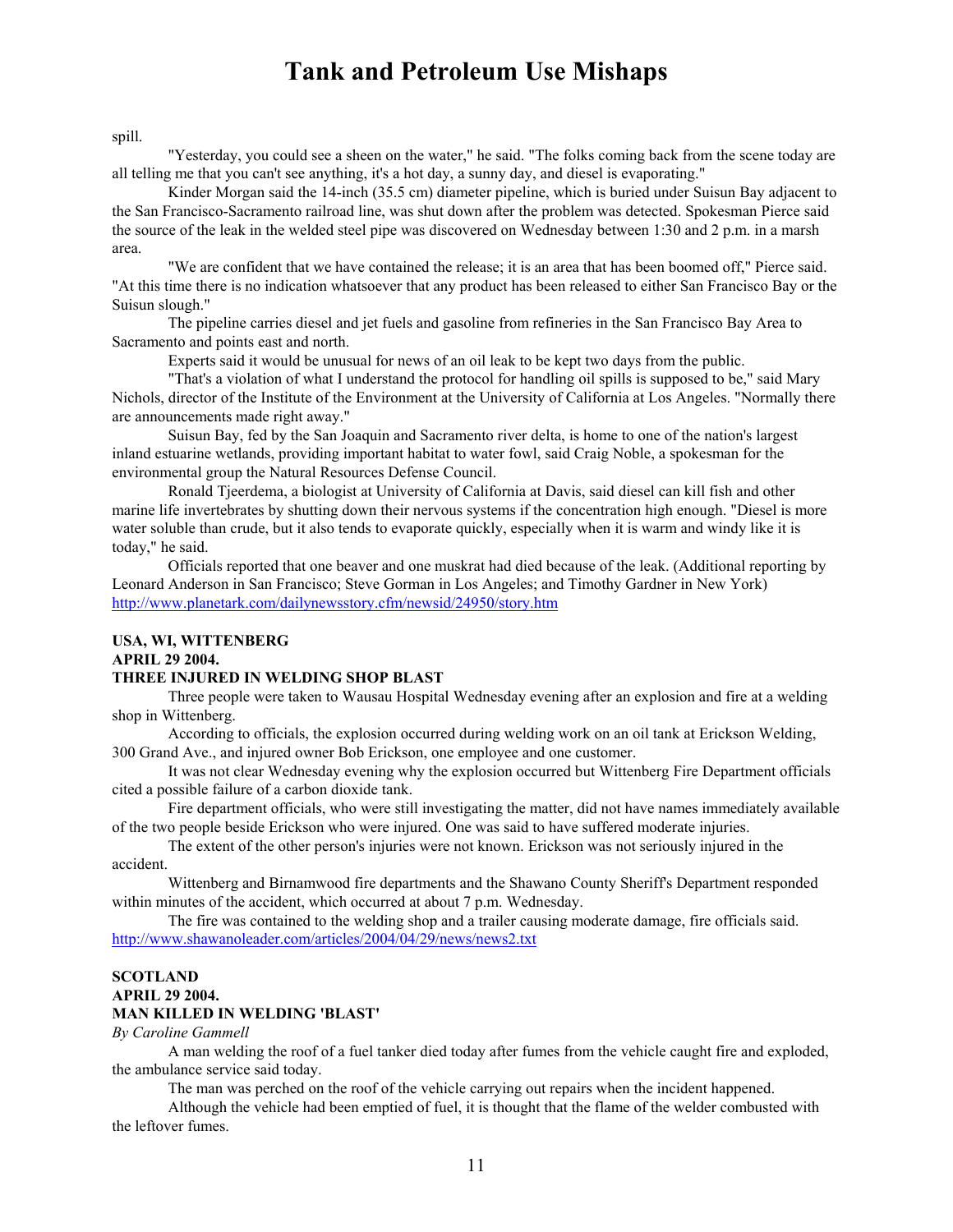"The welder had a very hot flame and it would appear it ignited the fumes inside," an Essex ambulance spokesman said.

As a result of the explosion, the roof of the warehouse – where the vehicle was being stored – collapsed.

The incident was made worse by the fact that the roof contained asbestos, the ambulance spokesman said.

The man, who has not been identified, was certified dead at the scene by a police surgeon and is still at the site of the explosion.

All emergency crews working at the site have been forced to wear breathing apparatus and have to be fully decontaminated afterwards due to the asbestos.

The area has yet to be made safe as there are risks of secondary explosions, but no one else was thought to have been injured, the ambulance spokesman said.

Six ambulances and an air ambulance were called to the scene at Manor Road in West Thurrock in Essex at 2.42pm today.

A paramedic manager arrived at the incident and cancelled four of the ambulances and the air ambulance. One ambulance remains at the scene.

The injured man was thought to be working for a small two-man business which specializes in repairing articulated lorries and tankers.

http://news.scotsman.com/latest.cfm?id=2857516

# **AFGHANISTAN, AZIZ ABAD MAY 2 2004.**

## **AFGHAN BLAST AN 'ACCIDENT'**

At least 25 people have been killed and 40 wounded when a fuel tank exploded in Afghanistan's western Herat province on Sunday following a welding accident in a village market, government officials said.

The blast ripped through a bazaar in the village of Aziz Abad along a highway in remote Shindand district not far from a US military base, said Ghulam Mohammad Masoan, spokesman for the provincial governor.

"It was an accident," he told Reuters. "A gas truck had some problem and the driver tried to weld it. That set off an explosion that triggered another explosion."

He said the truck was parked outside a mechanics shop in Aziz Abad and the blast sparked another explosion in a nearby fuel truck.

Afghan President Hamid Karzai's spokesman, Jawed Ludin, said at least 25 were killed and 40 wounded. "It was negligence, an accident," Mr Ludin told Reuters.

Last month Mr Karzai sent 1,500 troops to the city of Herat, capital of the province, after fierce fighting sparked by the killing of the powerful provincial governor's son.

http://www.abc.net.au/news/newsitems/s1099713.htm

# **AFGHANISTAN, AZIZ ABAD**

# **MAY 3 2004.**

## **AFGHANISTAN TANKER BLAST KILLS 34**

At least 34 people died and scores more sustained severe burns when a petrol tanker exploded on a crucial road linking southern and north-western Afghanistan, officials said.

The petrol-laden truck blew up in the bazaar of Azizabad, in Shindand district in the far south of western Herat province, provincial police chief Zia-Ulldin Mahmodi said.

Although the exact cause of the accident is unknown, officials said the blast was caused by careless welding near the tanker.

"The truck explodes and the result is 31 people killed, 35 injured," Mahmodi said, speaking from Herat Public Health Hospital where many of the injured were taken after the blast in a shopping district.

"Probably half of the injured people will also die as their injuries are very bad, they have 100 per cent burns."

About 31 people had died at the scene while another three had succumbed to their injuries after arriving at Herat hospital, a humanitarian worker told AFP from the hospital where dozens of people had gathered for news on their relatives.

Twenty-six people were being treated for burns while other casualties were being dealt with at a clinic in Shindand, spokeswoman for French non-governmental organisation Medecins du Monde France, Valerie Gentner said.